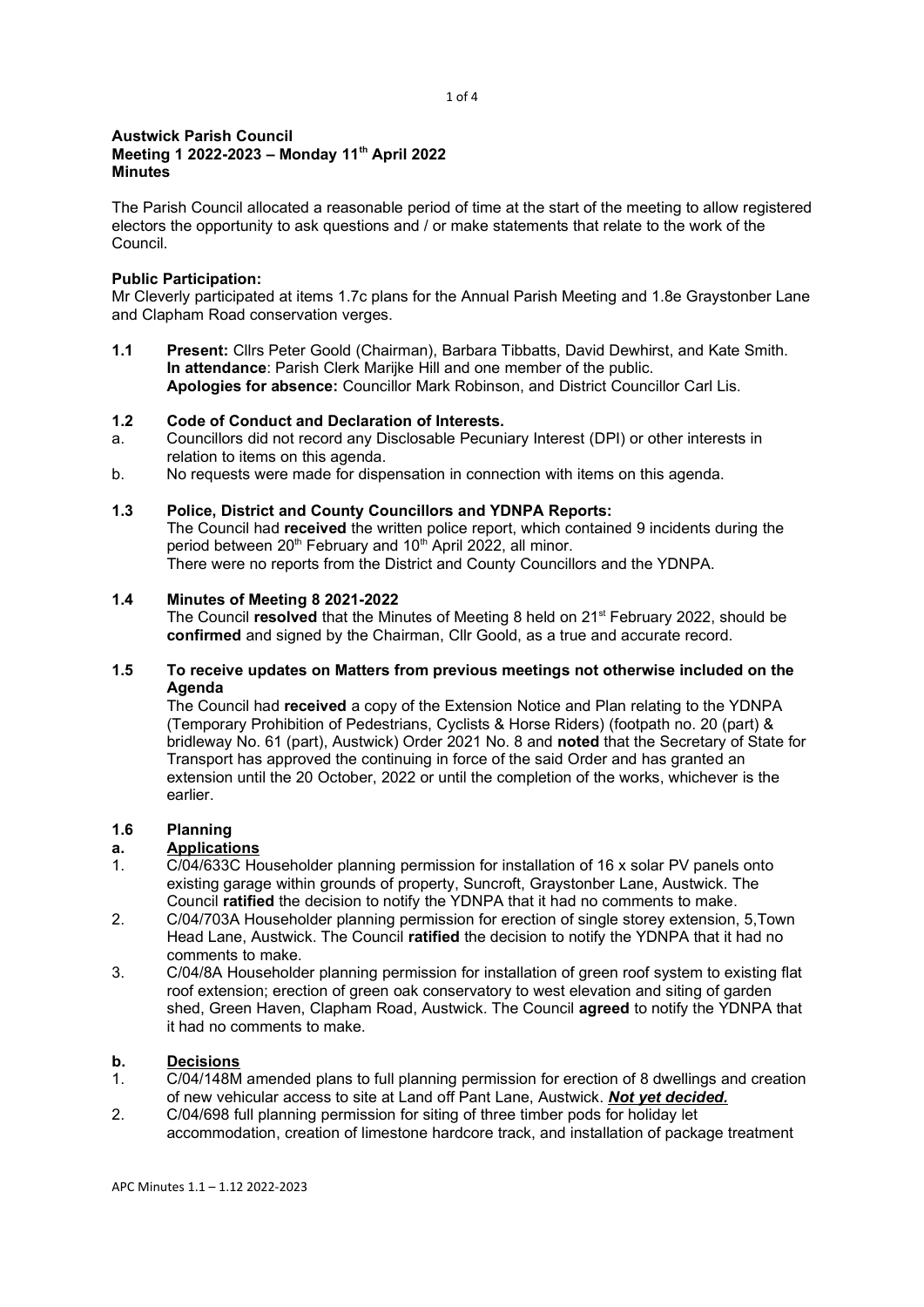plant (amended description), Crummack Farm, Austwick. Not yet decided. The Council ratified the decision to notify the YDNPA that it still had no comments to make.

- 3. C/04/60B full planning permission for conversion of barn to form local occupancy dwelling or holiday let at Newfield Barn, Wharfe, Austwick. Not yet decided
- 4. C/04/703 Householder planning permission for erection of single storey extension, 5,Town Head Lane, Austwick. Withdrawn.
- 5. C/18/146E/DIS1 Approval of details reserved by Condition 7 (risk assessment) of C/18/146E, Long Lane, Thwaite Lane and Thwaite Wood, Ingleborough Estate, Clapham. Discharge appoved.
- 6. C/04/703A Householder planning permission for erection of single storey extension, 5,Town Head Lane, Austwick. Approved conditionally.

# c. Additional and other planning matters<br>1 Ingleborough Estate Woodland Managem

- 1. Ingleborough Estate Woodland Management The Council had written again to the Ingleborough Estate on 25<sup>th</sup> February, requesting that all information for both the works to the surface of Thwaite Lane and the timber extraction through Austwick village should be submitted in a formal written form to the Clerk to the Council and that it had reiterated its offer of assistance in arranging a meeting with residents. The Council **noted** that the replies from Mr Farrer, dated  $25<sup>th</sup>$  February and 18<sup>th</sup> March, made no reference of the Council's offer to facilitate a meeting. The Council had received confirmation from Mr Farrer that permission to start the works has been given and that the contractor will start preparatory works soon. A timetable could not be provided for stone lorry deliveries as these will not commence until later in April. The Council agreed to put this
- 1.7 To note reports and updates on parish and parish council matters other than maintenance

information onto a poster and publicise this on its notice boards and website.

a. Parish Council elections on 5<sup>th</sup> May 2022

The Parish Council had received the notice of uncontested election by Craven District Council on  $5<sup>th</sup>$  May and noted it has no vacancies.

b. The Parish Council's views on the Government response to the Glover report The Council ratified the decision to submit the completed questionnaire, containing the Parish Council's views on the Government's response to the Glover report, on 9<sup>th</sup> April, focussing in particular on Green Lanes Protection; Affordable Housing; and Agricultural Funding Transition.

# c. Plans for the Annual Parish Meeting on 16<sup>th</sup> May

The Council was informed that early invitations had been sent to County Councillor David Ireton, District Councillor Carl Lis, the National Park Authority Area Ranger Rob Ashford, and the Wild Ingleborough Community Engagement Officer and noted confirmation of attendance by District Cllr Carl Lis and the Wild Ingleborough Community Engagement Officer, Ellie Parker. The Council agreed to approve the Agenda and the list of local organisation invitees. The Council also **agreed** to contact Ellie Parker again to find out what facilities, if any, are needed and if she would have publicity material the Parish Council could use to promote the presentation, and noted that Mr Cleverly offered to help with a projector if needed.

#### 1.8 To note actions regarding parish maintenance matters:

a. issues relating to NYCC Highways

The Council was informed that a road sign, warning road users, possibly, for horses or sheep, has collapsed, opposite the Dry Rigg Quarry entrance on the junction Stackhouse Lane with Helwith Bridge Road. The Council **agreed** to report this to NYCC Highways and ask what action they intend to take to resolve this matter.

#### b. issues relating to YDNPA

The Council noted that no issues relating to YDNPA were reported.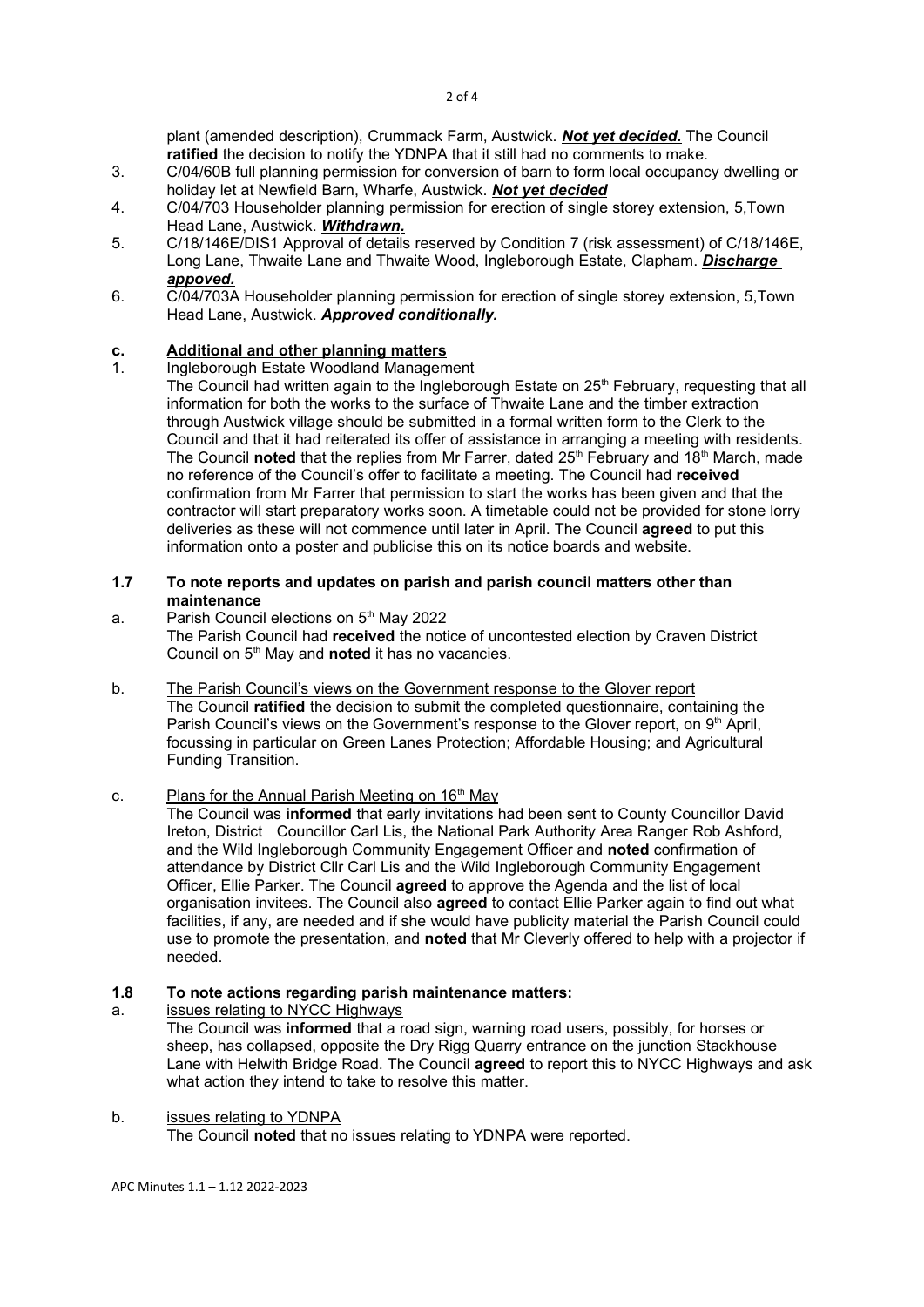#### 3 of 4

# c. posts on Townhead Lane verge

The Council had received a representation, asking for white posts to be put in the grass verge on Townhead Lane to stop vehicles driving over the verge. The Council agreed that the placing of any posts or other substantial objects on road verges require consultation with, and approval from the Highways Authority and is constrained by regulations on size, height, and distance from the kerb. It would also need consultation with and agreement from the residents owning property subtending the verges in question. The Council decided that placing posts in this location would not be appropriate, as opposed to the posts on Graystonber Lane, a 'conservation verge' for which the Council receives grant funding for wild flower and tree planting, on which, reluctantly, white posts have been placed to protect it from damage.

# d. Litter on Holm Lane

The Council was informed by Cllr Dewhirst that he intended to meet the proprietors of the two campsites on Orcaber Lane in the next week or so and would report back to the next Parish Council meeting.

## e. Graystonber Lane and Clapham Road conservation verges

The Council was informed that seven trees have been purchased and that all, apart from one, have been planted by the lengthsman on Graystonber Lane and Clapham Road to mark The Queen's Platinum Jubilee, utilising the £1,050 received from YDNPA Wildlife Conservation Officer Mark Hewitt. The Council agreed that Cllr Dewhirst will continue to communicate with Mark Hewitt regarding future projects and funding opportunities prior to the Officer's re-deployment.

## f. Feizor notice board

The Council was **informed** that the installation of the new notice board in Feizor is completed and that the surface area for notices is now made of softwood.

#### g. lengthsman duties or parish maintenance matters No lengthsman duties or parish maintenance matters were reported.

# 1.9 Finance

- a. The Council noted the total balance of the HSBC current account bank on  $31<sup>st</sup>$  March 2022 as £12,911.70 with £12,797.35 parish council monies and £114.35 AED funds.
- b. The Council approved the Summary of Receipts and Payments for the Financial Year 2021-2022 and the Annual Accounts 2021-2022 versus Annual Accounts 2020-2021. The Council noted the total of all receipts for the year as £14,090.52 and the total of all expenditure as £12,380.73, resulting in a surplus of £1,709.79.
- c. The Council verified the bank reconciliation for the Financial Year 2021-2022 and Cllr Smith reported that no issues were found.
- d. The Council resolved to be exempted from external audit for the year 2021-2022 as its annual turnover does not exceed £25,000.
- e. The Council **approved** the expenditure above £100 paper for the Financial Year 2021-2022.
- f. The Council noted receipt of £1,050 from YDNPA for procurement and planting of 7 trees on the conservation verges.
- g. The Council approved payment of £35.00 to Charlotte Wilkinson for 7 weeks of bus shelter cleaning.
- h. The Council **approved** payment of £60.00 to YLCA for a two parts councillor training course.
- i. The Council approved payment of £96.01 to CDC for delivery of three boxes of dog waste bags. The Council noted that CDC has increased the price of a box of 3000 dog waste bags to £30.83 per box compared with £26.67 per box, owing to the increase in costs passed onto them from the supplier.
- j. The Council approved payment of £15.00 to Austwick Parish Hall Council for the hire of the Hall on 21<sup>st</sup> February.
- k. The Council approved payment of £215.00 to YLCA for membership 2022-2023.
- l. The Council approved payment to Craven Garden Care of £129.60 for maintenance on outlying areas; and £77.00 for other lengthsman services, both for February.